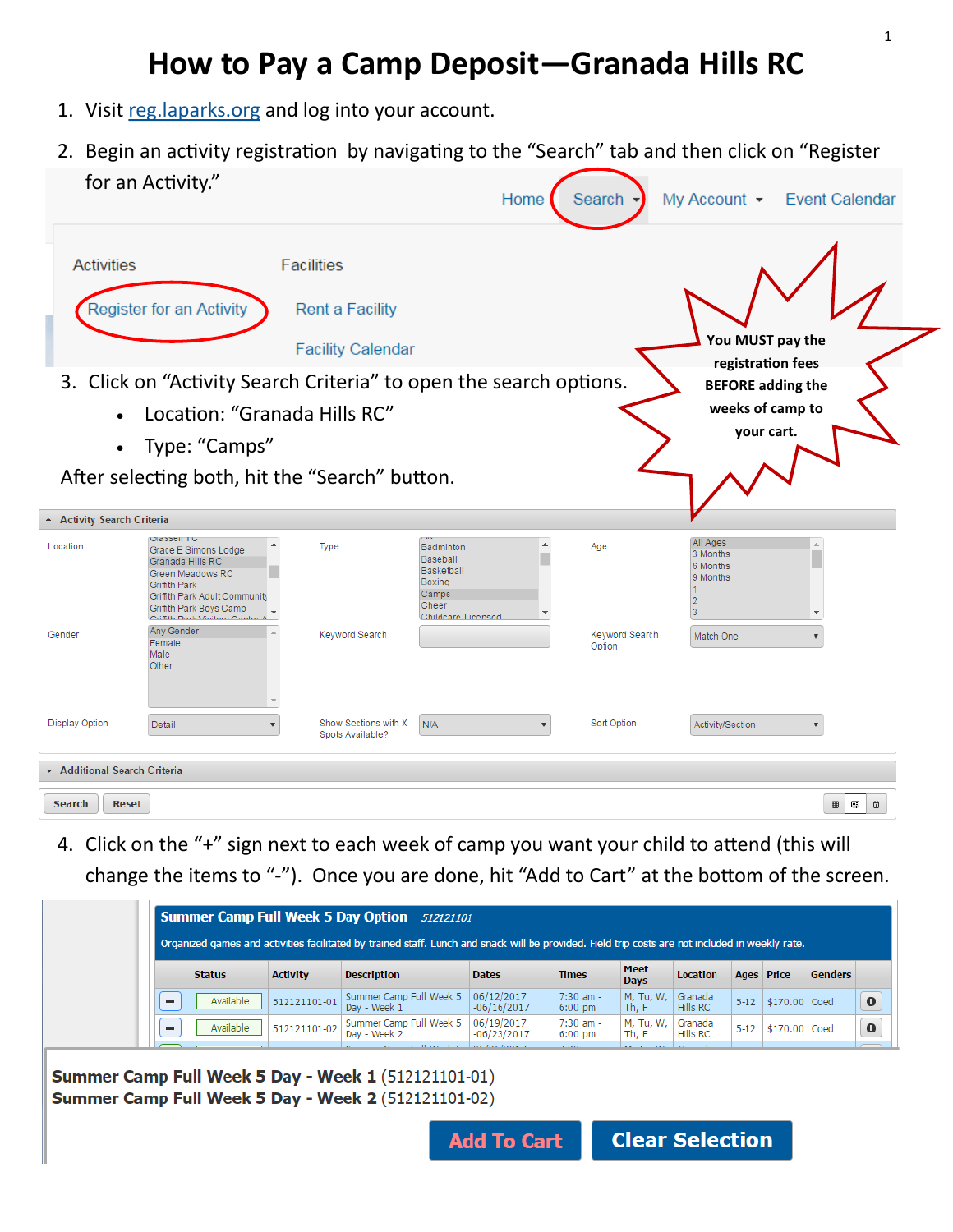#### **How to Pay a Camp Deposit—Continued**

- 5. The new screen will ask you who you want to attend each week of camp. Select at least one child per week and then hit "Continue."
- 5. The next page has Questions to fill out for the first child. You will need to fill this out once per camper unless you hit the "Copy Questions" button at the top.

| <b>Jasper Sielen</b><br>7 Summer Camp Full Week 5 Day - Week 1 (512121101-01) |
|-------------------------------------------------------------------------------|
| Summer Camp Full Week 5 Day - Week 2 (512121101-02)                           |
| <b>Freyja Sielen</b>                                                          |
| 7 Summer Camp Full Week 5 Day - Week 1 (512121101-01)                         |
| 7 Summer Camp Full Week 5 Day - Week 2 (512121101-02)                         |
| <b>John Doe</b>                                                               |
| Summer Camp Full Week 5 Day - Week 1 (512121101-01)                           |
| 7 Summer Camp Full Week 5 Day - Week 2 (512121101-02)                         |
| Continue<br>Cancel                                                            |

| Questions                                               |            |
|---------------------------------------------------------|------------|
| Copy Questions<br>$\overline{\mathscr{I}}$              |            |
| Parent/Guardian Name #1 *                               | John Smith |
| Does Parent #1 have legal custody? *                    | Yes        |
| Parent/Guardian Name #2 *                               | Jane Smith |
| Does Parent #2 have legal custody? *                    | Yes.       |
| In case of emergency, contact : (Contact's<br>$Name)$ * | John Doe   |

6. Below the Questions are the Waivers. Read them and then hit the "I agree with the above." When done, hit "Continue."

| <b>Waivers</b> |  |  |  |
|----------------|--|--|--|
|                |  |  |  |

PARENT/LEGAL GUARDIAN CONSENT: I, the Parent/Legal Guardian of the above named minor, hereby grant permission for my child(ren) to participate in the above named City of Los Angeles, Department of Recreation and Parks program and all activities therein. I affirm and recognize that there are risks, hazards and dangers that are integral to recreational activities and outdoor environments. I understand the nature of the activities and the minor's experience and capabilities and believe the minor to be qualified, in good health and in proper physical condition to participate in such activities. I agree to relieve the CITY, its Boards, Officers, Agents, Employees, Assigns, and Successors from any liability for injury to me or my child(ren) resulting from and/or in connection with the activities in this program. I further agree to release and forever discharge the City from any claim whatsoever which arises or may hereafter arise on account of any first aid, treatment, or service rendered in connection with my child(ren)'s participation. I understand that the CITY CARRIES NO INSURANCE. Medical bills, any subsequent treatment or care, including prescription drugs, will be the responsibility of the Parent or Legal Guardian. I affirm that I am the lawful parent/legal guardian of the above named minor and I understand and agree to the provisions of this consent and release as described in the preceding paragraph.

Photo Release: The City of Los Angeles' Department of Recreation and Parks or its assigned agents has my permission to use images (digital, film, tape or video) of my child for promotion of City of Los Angeles Department of Recreation and Parks' programs.

| $\sqrt{ }$ I agree with the above $^*$ |  |
|----------------------------------------|--|
| Continue One Click To Finish Cancel    |  |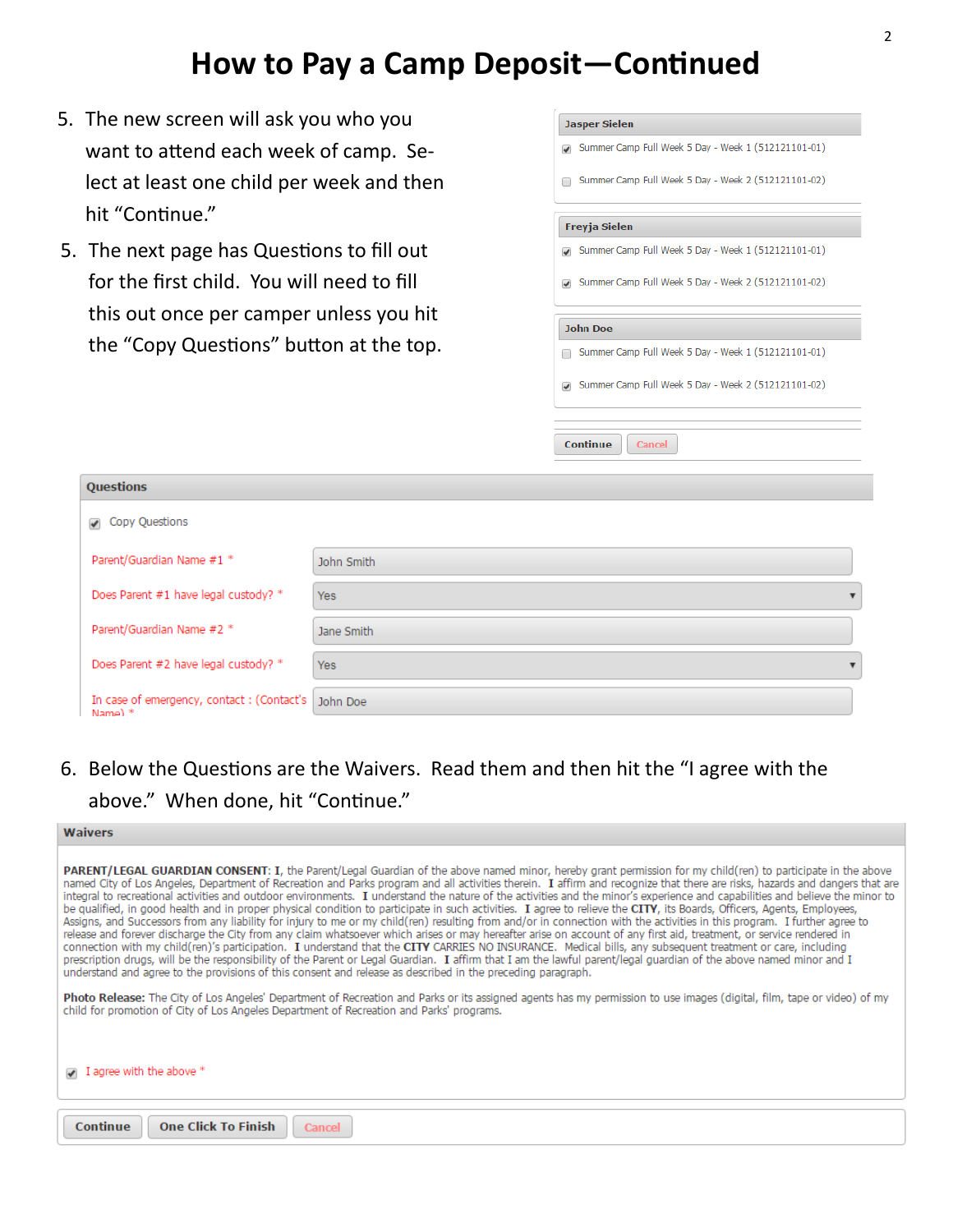# **How to Pay a Camp Deposit—Continued**

7. The list of weeks and participants with the total amount due now appears. Click on "Proceed to Checkout."

#### **Shopping Cart**

|                | <b>Showing 1 To 4</b>                                                                           |             |                   |                     | <b>Total Results (4)</b> |
|----------------|-------------------------------------------------------------------------------------------------|-------------|-------------------|---------------------|--------------------------|
|                | <b>Description</b>                                                                              | <b>Name</b> | <b>Total Fees</b> |                     |                          |
| $\pmb{\times}$ | Summer Camp Full Week 5 Day - Week 1 (512121101-01) (Enrolled)                                  | Jasper      | \$170.00          | $\bullet$           | ×.                       |
| $\pmb{\times}$ | Summer Camp Full Week 5 Day - Week 1 (512121101-01) (Enrolled)                                  | Freyja      | \$170.00          | $\boldsymbol{\phi}$ | ÷                        |
| $\pmb{\times}$ | Summer Camp Full Week 5 Day - Week 2 (512121101-02) (Enrolled)                                  | Freyja      | \$170.00          | $\boldsymbol{\phi}$ | ÷                        |
| $\pmb{\times}$ | Summer Camp Full Week 5 Day - Week 2 (512121101-02) (Enrolled)                                  | <b>John</b> | \$170.00          | $\boldsymbol{\phi}$ | ×.                       |
|                | <b>Grand Total Fees Due</b>                                                                     |             | \$680.00          |                     |                          |
|                | <b>Total Old Balances Not in Shopping Cart</b>                                                  |             | \$0.00            |                     |                          |
|                |                                                                                                 |             |                   |                     |                          |
|                | <b>Proceed To Checkout</b><br><b>Continue Shopping</b><br>Pay Old Balances<br><b>Empty Cart</b> |             |                   |                     |                          |

8. The Summary of Charges will now appear. Make a note of the "Minimum Amount Due Today" as that is the total amount you need to pay for the weekly deposits. Make sure that amount matches the "Amount to Be Paid Today" box (you may overpay but not underpay that amount). Fill out the rest of the information on this page and then hit "Continue."

| <b>Summary of Charges</b>                                                                                                            |                  |          |  |                        |          |
|--------------------------------------------------------------------------------------------------------------------------------------|------------------|----------|--|------------------------|----------|
| New Charges In Shopping Cart:                                                                                                        |                  | \$680.00 |  |                        |          |
| Old Balances In Shopping Cart:                                                                                                       |                  | \$0.00   |  | You MAY pay            |          |
| Total Balance for household:                                                                                                         |                  | \$680.00 |  | more than the          |          |
| Minimum Amount Due Today:                                                                                                            |                  | \$120.00 |  | minimum amount<br>due. |          |
| Maximum Amount Due Today:                                                                                                            |                  | \$680.00 |  |                        |          |
| The Following Information is Required to Complete Your Transaction                                                                   |                  |          |  |                        |          |
|                                                                                                                                      |                  |          |  |                        |          |
|                                                                                                                                      |                  |          |  |                        | \$120.00 |
|                                                                                                                                      | Visa             |          |  |                        |          |
|                                                                                                                                      |                  |          |  |                        |          |
|                                                                                                                                      | <b>JOhn</b>      |          |  |                        |          |
|                                                                                                                                      | <b>Smith</b>     |          |  |                        |          |
| <b>Billing Information</b>                                                                                                           | $(213)$ 555-5555 |          |  |                        |          |
| Amount To Be Paid Today: *<br>Using This Payment Method: *<br>First Name: *<br>Last Name: *<br>Home Phone w/area code: *<br>Email: * | email@email.com  |          |  |                        |          |

| Continue |  |  |  |  |
|----------|--|--|--|--|
|----------|--|--|--|--|